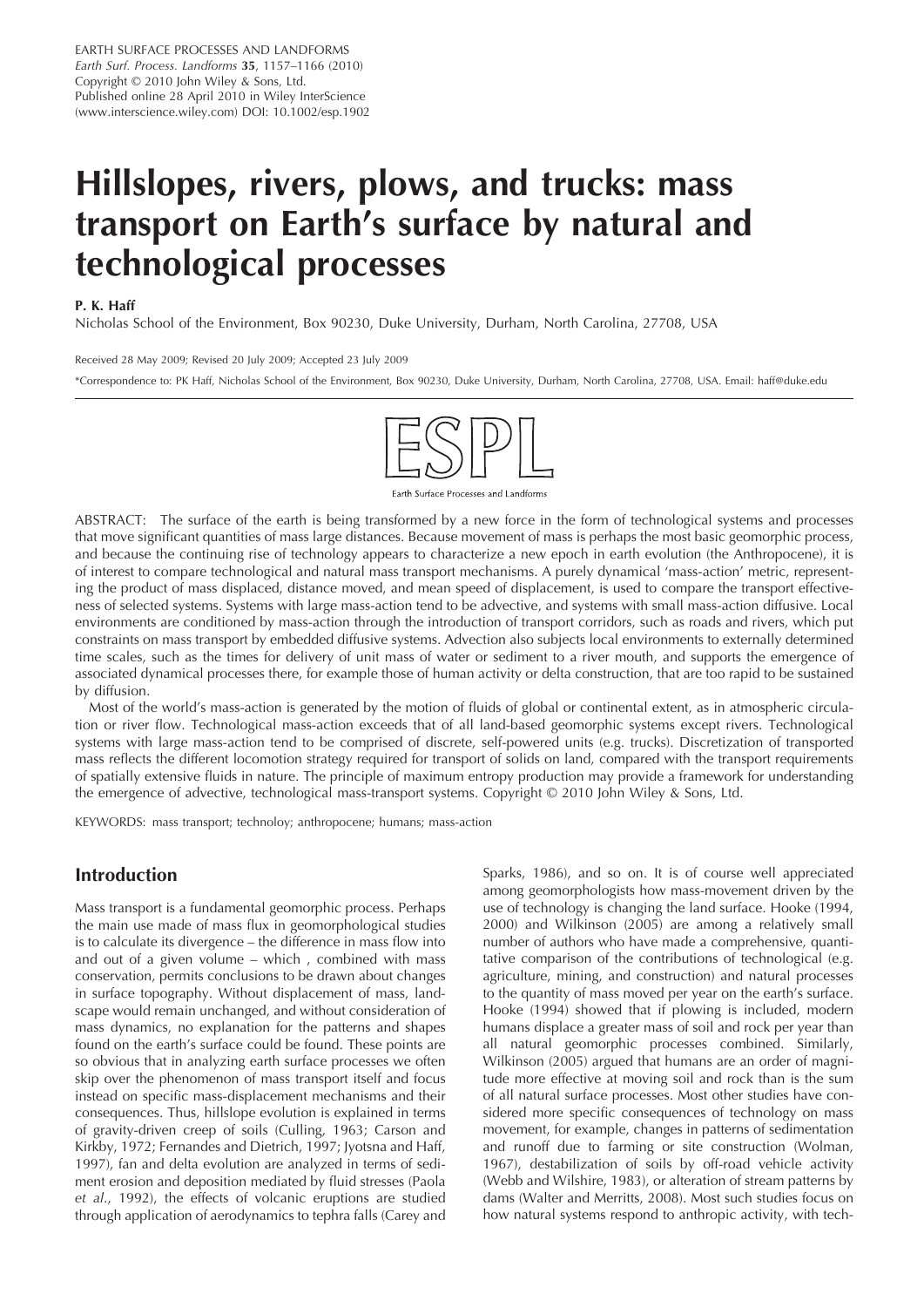nology-driven mass movement treated as an impact or perturbation on the "normal" or "natural" function of the earth's surface.

Here, a different approach is taken. Instead of focusing on the consequences of specific impacts of technological massmovement on nature, basic dynamical characteristics of technological and natural mass transport are compared, and, on the basis of that comparison, we try to gain a new perspective on the role of technology in transporting mass on the earth's surface. One observation is that although elevation change driven by divergence of mass flux is often an important consequence of mass transport, mass flux also plays a potentially significant role in earth surface dynamics even when net changes in elevation are small or absent, for example by the introduction of mass-transport pathways that constrain transport by other systems that also use that surface: the presence of a highway strongly influences mass transport in small streams and transport of biomass along animal pathways. The investigation of new perspectives on earth surface function in a technological world comprises part of what was earlier called neogeomorphology (Haff, 2002; 2003) – the study of the earth's surface that treats the deployment of technology as the continuation of the natural evolution of the earth, and thus as an intrinsic component of earth function rather than an add-on effect. For convenience, the word 'natural' is often used below with its traditional meaning – to distinguish the anthropogenic from the non-anthropogenic – but the basic viewpoint of the paper is that technology is an emergent earth surface phenomenon, and as such is a part of nature. Humans and technology are natural.

The initial motivation for the present study was to investigate how distance of transport affected the comparison of natural versus technological mass transport. Hooke's work (1994) showed that human activities moved more soil per year than all the earth's rivers, but I wondered how the comparison would stack up if the great distances of river transport relative to many human earth-moving activities were factored in. This study was also stimulated by the observation that the earth has likely entered a new epoch in its geologic history – the Anthropocene (Crutzen and Stoermer, 2000) – where the influence of humans and technology increasingly competes with nature in defining planetary behavior. To put the latter point in perspective, imagine an alien observer with no knowledge of earth biology, humans, or technological transport systems like highways, who lands on earth at the beginning of a new geologic period, the Silurian. She would notice the recently emerged vascular land plants, with their characteristic waxy cuticles, stomata, and xylem supporting tissue, all of which were then novel developments. These structures were clearly generated in each case by the plants that bear them, and they play roles that are critical to plant function. If she had a scientific bent, our alien would avoid teleological explanations for the origin of these features, and would not attribute their emergence to the 'intention' of the plants to establish themselves on land. Presumably she would settle on Darwinian evolution as a suitable explanation. If our alien then visited the present epoch, the Anthropocene, she would observe recently emerged human organisms that have spread across the earth's surface, much like land plants did during the Silurian. As in the case of plants, she would see that the global human population is supported by a set of novel characteristics that are essential to its existence, including the ability to construct technological devices and systems. Without technology, the size of the modern human population would soon collapse toward Stone Age values (about  $4 \times 10^6$  individuals (McEvedy and Jones, 1978)). The proximate origin of technology can be located in human intentional behavior in the same

way that the mechanisms of developmental biology represent the proximate origin of essential plant characteristics, but, as in the case of plants, our alien might be inclined to look for broader physical principles to help explain technological emergence. To the extent that such technology leads to major changes in earth surface function, the question of its emergence is of interest to geomorphology.

#### **Mass-Action**

A useful first step in this direction that looks beyond human intention and the specific design of individual technological systems is to consider the fundamental physical variables that characterize all dynamical systems, whether natural or technological. An analysis based purely on physical variables places nature and technology on the same footing, and allows a direct, dynamical comparison of processes between the two classes of systems. A suitable language for describing not just the amount of mass that is moved but the *effectiveness* with which it is moved can be constructed from the variables mass. length, and time (or speed). Here, these quantities are combined to define a metric of mass-movement, which I call the *mass-action*.

Consider an object transported as part of an arbitrary physical system. The object or 'part' transported might be a truck on a highway, a drop of water in a river, a parcel of air in the atmosphere, a human being afoot, a pile of soil being pushed by a bulldozer, and so on. If the object in question has infinitesimal mass, or if it moves zero distance, or if its rate of movement is indefinitely slow, then any reasonable metric of mass-transport should vanish. Thus, I define the mass-action *a* of an object to be the product of its mass *m*, times the distance *l* it moves between changes in direction, times its average speed, *v*, between such changes, i.e. *a* = *mlv*. A metric based on mass-action is used below to compare the masstransport effectiveness of natural and technological systems, to discuss environmental effects of large-scale mass transport, to identify some distinguishing characteristics of technological mass transport on land, and to suggest one approach for understanding the emergence of technological transport as an earth surface process.

Through its dependence on velocity, *v*, the value of massaction depends on the reference frame chosen to describe the motion. The reference frame used here is one that is fixed to the surface of the earth. (The mass-action of very slowly moving tectonic plates is estimated from the point of view of an observer attached to one of the plates.) Mass-action has dimensions *mass* × *length*<sup>2</sup> /*time*, or *energy* × *time*, which are the dimensions of what in physics is called 'action' (Landau and Lifshitz, 1960), hence the name 'mass-action'. The massaction for a composite system, comprised, for example, of the trains in a railway system or the sediment grains on a hillslope or in a river bed, is computed as the sum of the mass-action of its parts *A* = Σ*mlv*, i.e. a sum over all trains, sediment grains, or other transported elements.

Other metrics of mass transport than mass-action (*mlv*) or mass displaced per unit time (*mt*<sup>−</sup><sup>1</sup> ) (Hooke, 1994) might include average momentum, i.e. mass moved weighted by average speed of displacement (*mv*), or a measure proportional to average kinetic energy  $(mv^2)$ . Weighting displaced mass by powers of the speed alone, without weighting by distance, has the disadvantage of not distinguishing between very short but fast motions, such as thermal motion of molecules, and slower but longer motions associated with bulk displacements. For example, the total kinetic energy at room temperature of the molecules of a body of water at rest is of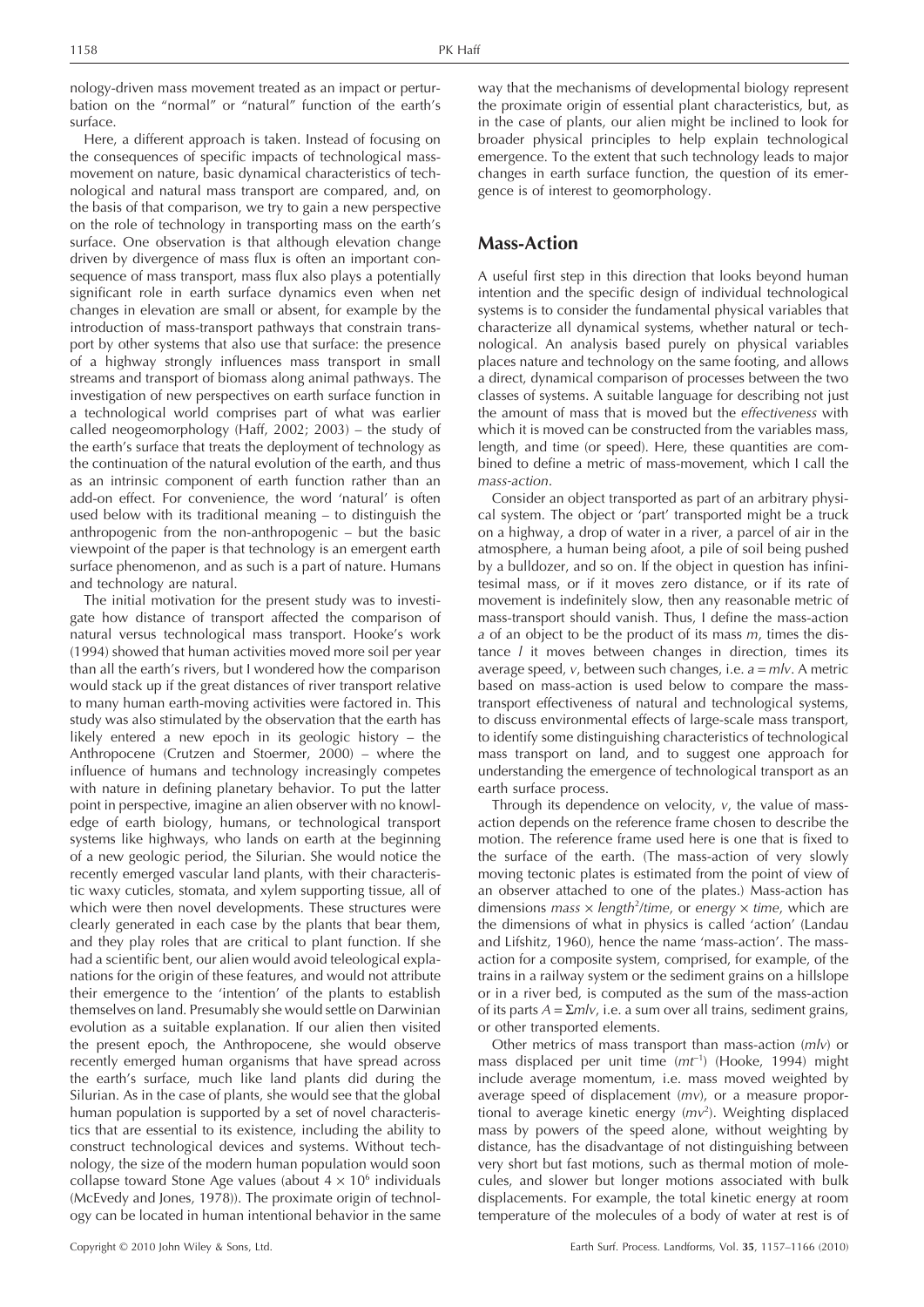the same order of magnitude as that of the body moving as a whole at the speed of sound in air – two very different types of motion. Mass-action is the simplest metric of mass movement that includes both speed and distance weighting, allowing it to distinguish such cases.

It may be worth noting that in physics the principle of least action (Hamilton's principle) says that a conservative mechanical system evolves in such a way that its action is a minimum (Landau and Lifshitz, 1960). If we consider only average motion without explicit reference to forcing mechanisms, as if the mass moved freely along its pathlength *l*, then the action corresponding to this averaged motion would be the time integral of its kinetic energy between the known temporal endpoints of motion. Numerically, the mass-action values reported below represent the minima of this action. Since the principle of least action is the most fundamental statement of the dynamics of any such mechanical system, mass-action as used here is the most fundamental descriptor of average mass motion that can be captured in one number.

It is useful to rewrite the mass-action of a single part or subsystem, such as an automobile or parcel of air, in terms of mass, distance and time  $a = m<sup>p</sup>/t$ . If the part moves a distance *l* from one point to another, and then changes direction, like a molecule in a gas when it undergoes a collision, or an automobile when it turns a corner, then *t* measures the time between starting one leg of the trip, or displacement, and starting the next leg. In gas dynamics *t* is the collision time, and  $v = l/t$  is the actual molecular speed. More generally, if a part remains at rest for a period of time before resuming its motion, then *t* is taken as the sum of the time of actual motion plus the dead-time elapsed until motion begins again. Then *v* is the average speed between events that result in changes in direction of motion. If the part momentarily stops moving, but then continues its motion in the same direction, *l* is taken as the total distance covered until a change of direction does occur, and the average speed is taken as the total unidirectional distance moved divided by the total time *t* between changes in direction of motion (including any dead-time). The velocity (and hence mass-action) computed below for a composite system of many parts, such as trucks in the highway transportation system, is thus averaged over times long compared with the time interval between changes in direction of motion of a typical constituent part (truck).

A change in direction is the operative criterion for resetting the clock to zero because it distinguishes between two principal modes of transport. Many changes in direction over a period of time imply diffusion-like motion, while no or little change in direction over the same period implies advective-like motion – in one step the mass moves with speed *v* a distance *l*. The product *lv* has the dimensions of kinematic diffusivity (*length<sup>2</sup>/time*). If the mass to be transported moves a vector distance  $x > l$  via a mechanism governed by the diffusivity *lv*, the time  $\tau$  to move that distance is given by  $\tau \sim \frac{x^2}{l_v}$ 2 , i.e. *τ* increases as the square of distance. However, if *x* < *l* then the particle moves along a straight path, the motion is advective (or ballistic – the single particle analog of advection), and time is proportional to distance,  $\tau \sim \frac{x}{v}$ . In the discussion below we use the term "diffusive" loosely in reference to systems that

support short distance displacements even if those displacements are not strictly random walks. In cases where shortpathlength, diffusion-like motion is superimposed on longer distance transport pathlengths, as when suspended sediment that locally follows the quasi-random motion of turbulent eddies is carried in the downstream direction by the mean river-flow, we choose the longer pathlength with which to compute the mass-action, since it is the more advective process that determines overall system mass transport effectiveness. Other displacement mechanisms may involve backand-forth or shuttling motion in which there is no net average displacement, as in movement of rolling stock between coal mines and power plants, or of automobiles between home and workplace. As above, these motions are classified as diffusive or advective relative to one another, depending on the values of displacement distances between changes in direction of motion. The significance of mass-shuttling as an earth surface process may rest more on the effects of displacement pathways on the local environment, as discussed below, than on changes in surface topography induced by mass-flux divergence.

If characteristic length and time parameters can be factored out, then total system mass-action is

$$
A = \sum mlv = \sum \frac{ml^2}{t} = M\frac{l^2}{t}
$$
 (1)

where  $M = \sum m$  is the total mass of all components transported a distance *l* during a time *t*. The quantity  $\frac{M}{t}$  is the total mass delivery rate. The mass delivery rate is not necessarily a measure of total mass delivered from one point to another point in a given time, but rather the total rate at which the collective mass of individual components is delivered to potentially many different points from many different initial locations over distances comparable with the characteristic step length. For example, it might represent the total rate of coal distribution from a set of mines by rail transport to widely distributed points of consumption, the rate of water delivery from clouds to the ground via rain drops, or the rate of sediment delivery to the oceans by major rivers. Although in these examples this motion is advective if measured over short enough length scales, it is diffusive when viewed at large enough scales, as discussed in the first part of the preceding paragraph. That is, the mass-action metric treats advection as if it were diffusion with long displacement distances.

If it is possible to estimate the total number *N* of system components each with known mass, and a characteristic displacement length and time, the mass-action of one component can be multiplied by *N* to get the total mass-action. Where mass is not transported in countable units that are easily identified, but in a continuous phase, as in the displacement of water and air, or where transport data are compiled in terms of mass flux, then mass-action is most easily estimated in terms of a total mass delivery rate,  $R = \frac{M_T}{T}$ , referenced to a

specified reporting time, for example one year in the case of annually reported data. Here  $M<sub>T</sub>$  is the total mass transported during the reporting period, *T*. For oil pipelines, for example, one could estimate *R* from data on the number of barrels of oil consumed per day. In this example the total mass-action would be  $A = R^p$ , where *l* is average pipeline length. For a given system, the quantities  $\frac{M_{\tau}}{T}$  and  $\frac{M}{t}$  have the same numerical value but refer to two different time periods for estimating delivery rates.

The relative mass-transport effectiveness of two systems, such as highway freight and rail freight transportation systems, having components *i* (trucks and trains) with masses, pathlengths, and velocities represented respectively by *Mi*, *Li*, *Vi* and *mi*, *li*, *vi*, is the ratio of their mass-actions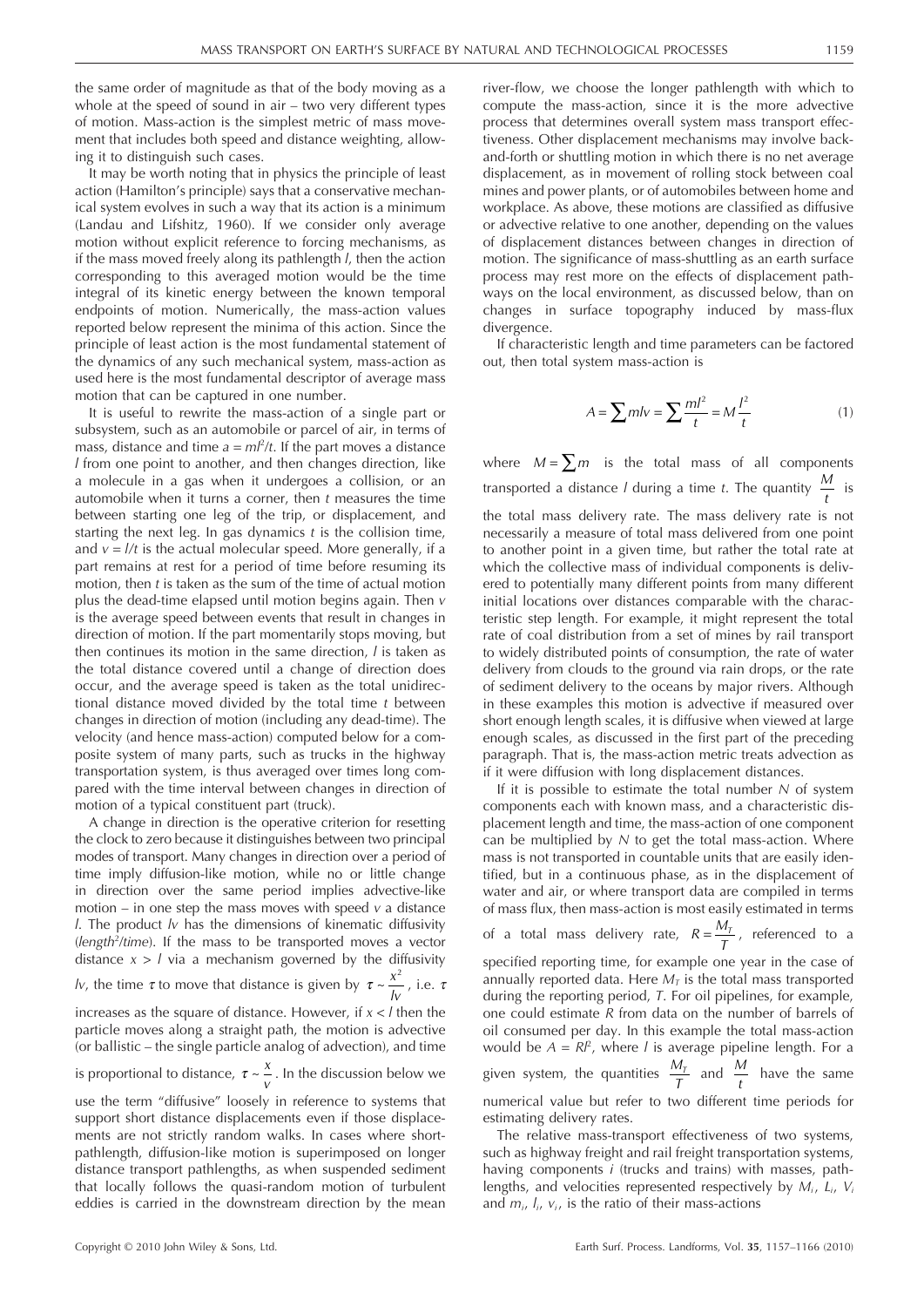$$
Ma_{M,m} = \frac{\sum M_i L_i V_i}{\sum m_i l_i v_i} \tag{2}
$$

where  $Ma_{M,m}$  is a dimensionless mass-action number. If  $Ma_{M,m}$ compares transport of equal physical masses ( $\sum m = \sum M$ ) and each system has its own characteristic, or dominant, pathlengths and velocities, then the mass-action number reduces to the ratio of two kinetic diffusivities,  $Ma_{M,m} \rightarrow \frac{LV}{lv}$ . In a fluid, where eddies and molecules each transport the *same* physical mass, the mass-action number is equivalent to the Peclet number,  $Ma \rightarrow Pe$ .

In some systems there may be no obvious characteristic length-scale. For example, the displacement distribution of bank notes, used as a proxy for human travel patterns, decays as a power-law (Brockman *et al*., 2006). Long-distance travel by automobile (USDOT, 2007) for vacations, business, or other purposes, can be measured in hundreds or thousands of kilometers, while the effective length scales of urban driving (USDOT, 2005) may extend over only a few kilometers. For some biological organisms, such as honeybees, locomotion is mostly diffusive, but also includes long distance foraging excursions (Levy flights) (Reynolds et al., 2007). Using simply the average displacement distance in calculating the massaction of such systems can be misleading; a few very large displacements can make a greater contribution to the massaction than a large number of small ones. One strategy, adopted here in cases where there is a wide spread in displacement values and data are available, is to compute separately the mass-actions for different displacement distances, and then either to report the sum or the dominant contribution to system mass-action, as done for example for debris flows, or, for systems such as automobiles, volcanic eruptions, rivers, and birds, to report values separately for different displacement length categories.

## **Mass-Action of Selected Natural and Technological Systems**

Table I lists my estimates of mass delivery rates, pathlengths, mass-actions, and logarithms of mass-action numbers for selected natural and technological systems, and Figure 1 shows selected systems ordered by mass-action number. Mass-action *A* was computed by multiplying the mass delivery rate *R* by the square of the pathlength *l*. Space limitations make it impossible to discuss here each entry in detail, but several examples are given below to illustrate estimation methods. The mass-action number Ma is computed relative to the massaction arising from (biological) locomotion of the modern human population, which by construction has a mass-action number of 1. Below, the terms 'large-mass-action' (or 'highmass-action') and 'small-mass-action' (or 'low-mass-action') are used for convenience to indicate the relative mass-action values of two systems, or to indicate, respectively, a massaction number significantly larger than, or less than, 1.

For most systems in Table I the data available to calculate mass-action are of poor quality; estimates of pathlengths, masses, and time scales can each be uncertain. However, the large spread (nearly 20 orders-of-magnitude) in calculated mass-action values means that an accuracy to within a couple of orders of magnitude for each system is sufficient for the study of overall transport patterns. For example, the global delivery rate for large main-stem rivers was taken as roughly equal to total river discharge, 40,000 *km*<sup>3</sup>y<sup>−1</sup>, with transport distance to the sea on the order of 1000 *km* (Oki and Kanae,

2006). Choosing either 3000 *km* or 300 *km* instead would increase or decrease estimated mass-action by about a factor of ten. In any case, river-flow mass-action remains orders of magnitude larger than that of other classical geomorphic processes, or of any technological process, and orders of magnitude less than that of major climatic circulation systems.

The natural systems with largest mass-action, found in the upper part of Figure 1, are climate systems, and include atmospheric and oceanic circulation modes, such as the Hadley cells, ocean gyres, and the oceanic conveyor belt. These systems move large amounts of mass over global distances at speeds ranging from tens of centimeters per second to a few meters per second, and up to one hundred meters per second in the case of jet streams. Other systems with very large massactions include the world's large rivers, tectonic plates, and the Antarctic ice sheet.

For the large-mass-action systems above, mass transport is associated with the flow of fluids, i.e. air, water, magma, or the deformation of ice, materials for which no minimum force is required for flow to occur. Motion is driven by ambient forces due to solar heating, gravity, or mantle convection, resulting in large quantities of mass advecting over distances of continental to global scale, thus generating large massaction. The largest-mass-action systems in nature that transport solids, besides tectonic plates, are comprised mostly of particulates – for example, eolian dust, river sediment, submarine landslides, and subaerial landslides and debris flows. In all of these systems except that of subaerial landslides, which has the smallest mass-action of the group, motion is mediated by fluids that directly provide the motive force, or that provide a mechanism that reduces effective friction to values less than rock–rock dry friction. Estimation of global frequency–size distributions for mass-wasting events is especially uncertain. For debris flows, the age of the large  $(>4 \text{ km}^3)$ Osceola event of 5000BP (Iverson *et al*., 1998) suggests that events with similar or slightly smaller volumes probably occur at least several times per thousand years. The mass-action for debris flows was calculated assuming one 1 km<sup>3</sup> flow per century, with runout on the order of 100 *km*, a distance characteristic of very large debris flows (Legros, 2002). If frequency or volume estimates of long runout or other mass-wasting events were off by an order of magnitude, the corresponding mass-action numbers in Table I would shift up or down by only about one unit, with only slight changes to the overall distribution of mass-actions.

Other natural systems or processes having large massactions include coastal currents (littoral cells), precipitation, first-order streams, tides, and large volcanic eruptions. Precipitation moves more mass per year than main stem rivers, but has much smaller mass-action because of its relatively small transport length, on the order of a few kilometers. For the same reason, first-order streams, which move about half the mass per year of large rivers, but only over distances of about a kilometer, have much smaller mass-action than the large rivers into which they ultimately drain. The diurnal oscillation of the oceanic tidal bulge moves large volumes of water, but only over distances on the order of a meter, resulting in smaller mass-action than for any other major water transport system considered here. Like streams of different order, volcanic eruptions of different Volcanic Explosivity Index (VEI) (Newhall and Self, 1982) generate a wide range of massactions. As a consequence of longer displacement distances and greater average mass-delivery rates, rare ultraplinian eruptions collectively generate more mass-action than the sum of more frequent but smaller Plinian and Strombolian events.

Many natural systems in Figure 1with relatively small massaction, such as hillslopes (creep) or biological populations, are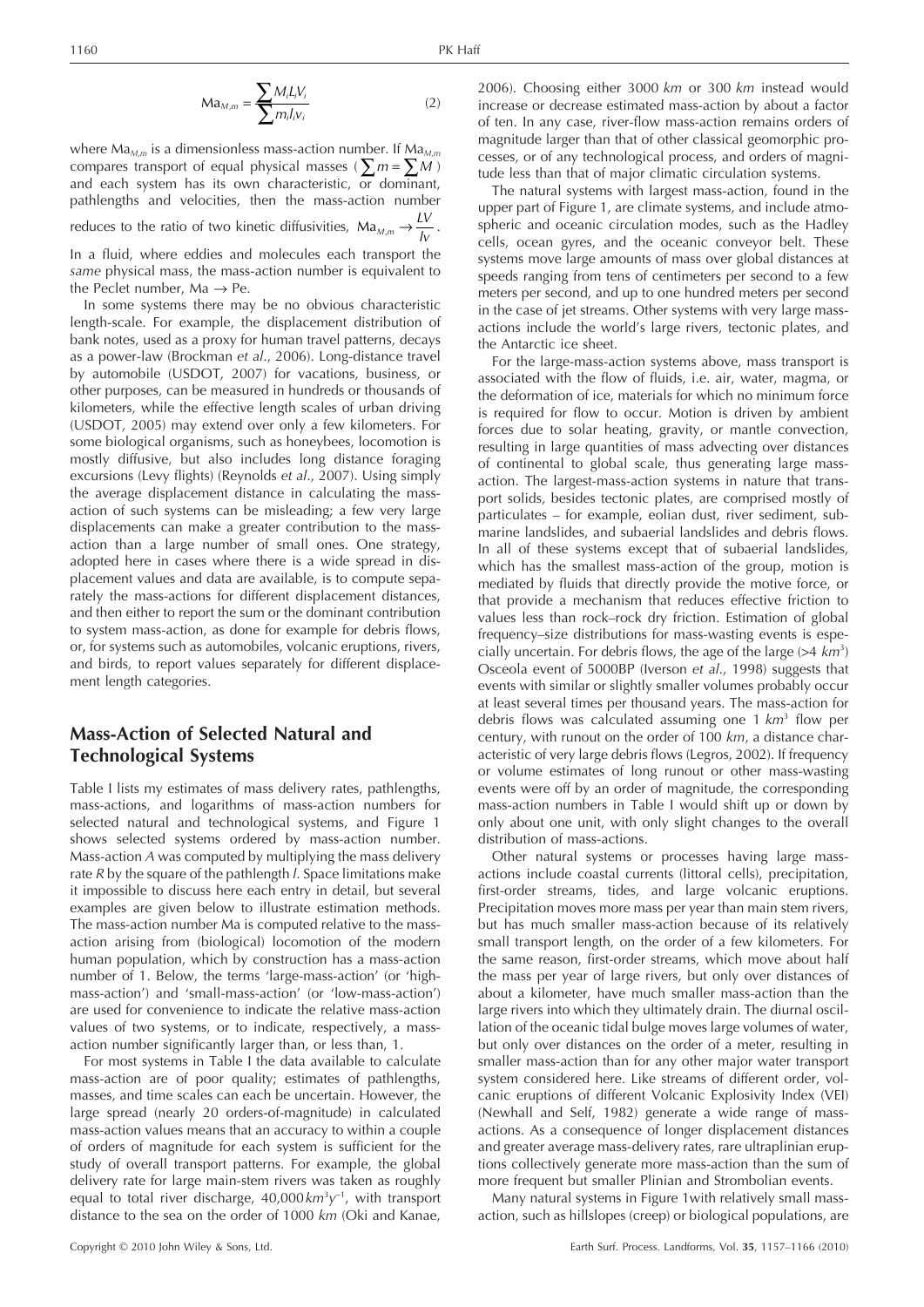**Table I.** Mass-action numbers for selected systems. *R* is the mass delivery rate, *l* is pathlength,  $A = R$ <sup> $\beta$ </sup> is mass-action, and log (Ma) is the base-ten logarithm of the mass-action number defined relative to the mass-action of modern humans, Ma = *A*/*Amodern humans*

| Natural systems                   | $R$ (kg $\cdot$ s <sup>-1</sup> ) | 1(m)         | A (kg $\cdot$ m <sup>2</sup> s <sup>-1</sup> ) | log(Ma)        |
|-----------------------------------|-----------------------------------|--------------|------------------------------------------------|----------------|
| let stream                        | $2.4E + 11$                       | $6.0E + 06$  | $8.6E + 24$                                    | 13.7           |
| Ocean gyres                       | $1.2E + 12$                       | $2.0E + 06$  | $4.8E + 24$                                    | 13.5           |
| Ocean conveyor belt               | $1.2E + 11$                       | $5.0E + 06$  | $3.0E + 24$                                    | 13.3           |
| Hadley cells                      | $2.6E + 11$                       | $3.3E + 06$  | $2.8E + 24$                                    | 13.3           |
| Large rivers (water)              | $1.3E + 09$                       | $1.0E + 06$  | $1.3E + 21$                                    | 9.9            |
| Continents (drift)                | $4.4E + 06$                       | $5.0E + 06$  | $1.1E + 20$                                    | 8.8            |
| Seafloor spreading                | $1.6E + 06$                       | $5.0E + 06$  | $4.1E + 19$                                    | 8.4            |
| Antarctic ice sheet               | $2.2E + 07$                       | $1.1E + 06$  | $2.7E + 19$                                    | $8-2$          |
| River sediment                    | $5.0E + 05$                       | $1.0E + 06$  | $5.0E + 17$                                    | 6.5            |
| Eolian dust                       | $7.8E + 03$                       | $5.0E + 06$  | $2.0E + 17$                                    | $6-1$          |
| Precipitation                     | $1.6E + 07$                       | $2.0E + 03$  | $6.4E + 13$                                    | 2·6            |
| Whales                            | $1.9E + 03$                       | $5.0E + 06$  | $4.7E + 16$                                    | 5.5            |
| Fish (marine, migrating)          | $1.0E + 03$                       | $1.0E + 06$  | $1.0E + 15$                                    | 3.8            |
| First-order streams               | $6.3E + 08$                       | $1.0E + 03$  | $6.3E + 14$                                    | 3·6            |
| Submarine slides                  | $3.8E + 04$                       | $1.1E + 0.5$ | $4.6E + 14$                                    | 3.5            |
| Volcanoes (all, ~VEI 7)           | $4.0E + 04$                       | $1.0E + 05$  | $4.0E + 14$                                    | 3·4            |
| Coastal currents                  | $2.7E + 04$                       | $1.0E + 0.5$ | $2.7E + 14$                                    | 3.2            |
| Caribou (migrating)               | $3.1E + 01$                       | $6.4E + 0.5$ | $1.3E + 13$                                    | 1.9            |
| Birds (migrating)                 | $4.8E - 01$                       | $5.0E + 06$  | $1.2E + 13$                                    | 1.9            |
| Tides                             | $8.2E + 12$                       | $1.0E + 00$  | $8.2E + 12$                                    | 1.7            |
| Debris flows/lahars               | $6.3E + 02$                       | $1.0E + 05$  | $6.3E + 12$                                    | 1·6            |
| Volcanoes (Plinian, VEI 4)        | $1.6E + 04$                       | $1.0E + 04$  | $1.6E + 12$                                    | $1-0$          |
| Subaerial landslides              | $1.8E + 04$                       | $7.0E + 03$  | $8.7E + 11$                                    | 0.7            |
| Volcanoes (Strombolian, VEI 2)    | $9.1E + 03$                       | $1.0E + 03$  | $9.1E + 09$                                    | $-1.2$         |
| Humans (Stone Age)                | $2.3E + 0.5$                      | $1.0E + 02$  | $2.3E + 09$                                    | $-1.8$         |
| Birds (feeding)                   | $1.7E + 05$                       | $1.0E + 02$  | $1.7E + 09$                                    | $-2.0$         |
| <b>Tigers</b>                     | $1.3E + 01$                       | $7.0E + 03$  | $6.3E + 08$                                    | $-2.4$         |
| Hillslope creep                   | $1.9E + 04$                       | $1.0E + 02$  | $1.9E + 08$                                    | $-2.9$         |
| Ants                              | $1.1E + 06$                       | $1.0E + 01$  | $1.1E + 08$                                    | $-3.1$         |
| Vegetation (transpiration)        | $9.1E + 05$                       | $1.0E + 01$  | $9.1E + 07$                                    | $-3.2$         |
| Worms (castings)                  | $5.3E + 06$                       | $2.0E - 01$  | $2.1E + 0.5$                                   | $-5.9$         |
| <b>Technological Systems</b>      |                                   |              |                                                |                |
| Maritime shipping (open ocean)    | $8.0E + 04$                       | $5.0E + 06$  | $2.0E + 18$                                    | 7.1            |
| Rail (freight)                    | $5.4E + 04$                       | $1.3E + 06$  | $9.1E + 16$                                    | 6.5            |
| Trucks (freight, for hire)        | $1.1E + 0.5$                      | $8.4E + 05$  | $7.8E + 16$                                    | $6 - 4$        |
| Pipelines                         | $3.1E + 04$                       | $8.1E + 0.5$ | $2.0E + 16$                                    | 5.8            |
| Automobile (>2000miles)           | $2.8E + 03$                       | $2.5E + 06$  | $1.8E + 16$                                    | 5.8            |
| Automobile (1000-1999miles)       | $6.7E + 03$                       | $1.1E + 06$  | $8.1E + 15$                                    | 5.4            |
| Maritime shipping (coastal)       | $1.6E + 05$                       | $5.0E + 0.5$ | $4.0E + 16$                                    | 5·4            |
| Automobile (500–999 miles)        | $2.2E + 04$                       | $5.5E + 0.5$ | $6.6E + 15$                                    | 5.3            |
| Automobile (300–499miles)         | $3.3E + 04$                       | $3.1E + 0.5$ | $3.1E + 15$                                    | 5·0            |
| Automobile (urban, <50miles)      | $3.4E + 07$                       | $9.0E + 03$  | $2.8E + 15$                                    | 4.9            |
| Airplanes (passengers)            | $1.0E + 03$                       | $1.4E + 06$  | $2.0E + 15$                                    | 4.8            |
| Irrigation                        | $8.8E + 07$                       | $1.0E + 04$  | $8.8E + 15$                                    | 4.7            |
| Automobile (200-299miles)         | $4.1E + 04$                       | $2.0E + 05$  | $1.6E + 15$                                    | 4.7            |
| Automobile (50-200miles)          | $1.1E + 0.5$                      | $1.1E + 0.5$ | $1.4E + 15$                                    | 4.7            |
| Trucks (freight, private)         | $1.2E + 0.5$                      | $1.0E + 05$  | $1.2E + 15$                                    | 4.6            |
| Airplanes (freight)               | $1.1E + 02$                       | $3.1E + 06$  | $1.0E + 15$                                    | 4.5            |
| Humans (modern)                   | $1.5E + 09$                       | $1.0E + 01$  | $1.5E + 11$                                    | 0 <sub>0</sub> |
| Earth moving (road construction)  | $9.4E + 04$                       | $3.0E + 01$  | $8.5E + 07$                                    | $-2.6$         |
| Earth moving (house construction) | $2.5E + 04$                       | $3.0E + 01$  | $2.3E + 07$                                    | $-3.1$         |
| Earth moving (plowing)            | $4.7E + 07$                       | $1.0E + 00$  | $4.7E + 07$                                    | $-3.5$         |
|                                   |                                   |              |                                                |                |

comprised of particulate components like pebbles, soil particles, or organisms, that are either solid or have limited deformability, and that move in contact with the earth's surface. Here frictional resistance can be large, and, in addition, surface obstacles generate a kind of form-resistance that limits displacement distance. Thus soil particles on rough hillslopes collectively generate little mass-action as they undergo slow downslope drift energized by environmental noise such as rainsplash (Furbish *et al*., 2009) or bioturbation. Animals are self-powered, and on land move (mostly) by employing rotary motion (i.e. pendulum action of legs during walking), which turns the high-friction coefficient between organism and ground into a locomotive advantage by providing traction. However, form-resistance remains, often requiring changes in direction of motion, as when a rodent detours around a bush, so that biological systems operating on land tend to have limited pathlengths and small values of mass-action. The largest values of mass-action for land-based animals are gener-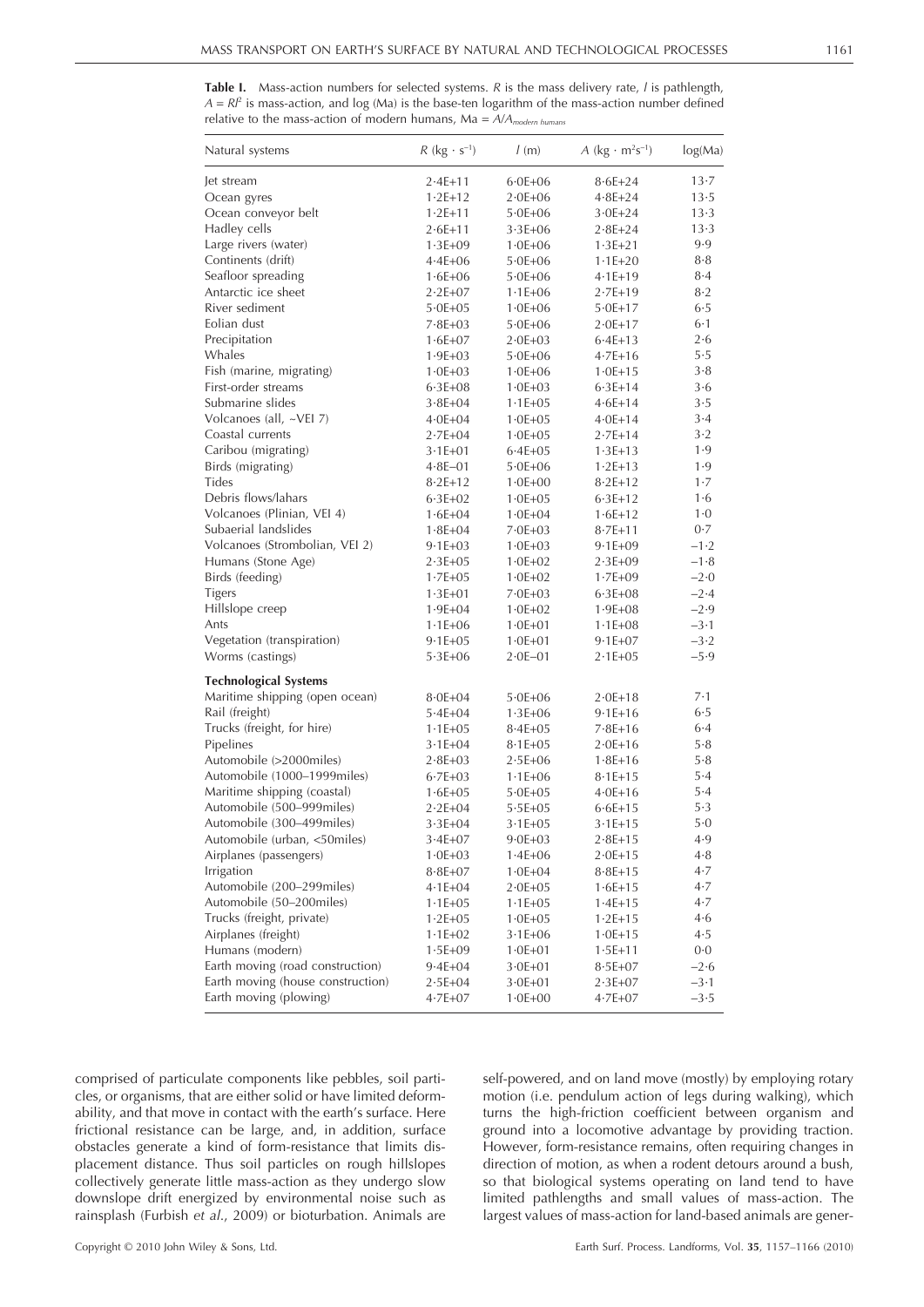

**Figure 1.** Logarithm of mass-action number Ma, computed relative to mass-action of modern humans, for systems listed in Table I. Light bars represent natural systems and dark bars represent technological systems.

ated by migrating herd species with access to large expanses of relatively unstructured terrain, as exemplified by arctic barren-ground caribou (Kelsall, 1968).

Modern humans, with an assumed individual body mass of 50 *kg*, generate more mass-action than most other non-migrating land species by virtue of their large population, equal by mass to about one sixth that of all land mammals (Bowen, 1966), and their relatively long displacement distances, nominally taken here as 10 *m*, distributed over a total (algebraic) daily displacement of 4 *km*. If humans were to average longer pathlengths, for example 100 *m*, or if their daily pattern of motion included one 500 *m* displacement per day, amongst smaller 10 *m* displacements, then the human mass-action estimate would increase up to an order of magnitude over the tabulated value, with a corresponding decrease in the logarithm of other mass-action numbers of about one unit, but little change in relative mass-action rankings.

Although the data are very uncertain, some long-distance migrating bird, fish, and marine mammal populations probably generate significantly more mass-action than modern humans because of long pathlengths and high displacement speeds enabled by passage through an obstacle-free air or water environment. Most non-migrating animals generate much smaller mass-action than modern humans. Stone Age humans and, for example, tigers, with pathlengths comparable with or longer than that of the modern human population, rank low because of the small size of their populations. Some populations of small animals, such as worms, move large amounts of mass per year, but their relatively small displacement distance and slow speeds place them in the lower part of Figure 1. The total biomass and in some cases displacement distances of ants both approach those of modern humans, but their comparatively low average speed results in small massaction. The motion of migrating birds, fish, and whales is not normally of significance in geomorphology, but their inclusion here as advecting systems underlines the importance of the material environment, i.e. air or water versus land, for determining mass transport effectiveness. By contrast, transport confined to the land surface, a key natural geomorphic process, is mostly diffusive, and generates small mass-action, except where mass can piggy back on long-distance motion of a host fluid, as in the case of river sediment.

For technological systems, the largest value of mass-action in Figure 1 is associated with the motion of ships, which take advantage, like birds and fish, of a fluid transport environment. Maritime shipping and eolian transport of dust are unique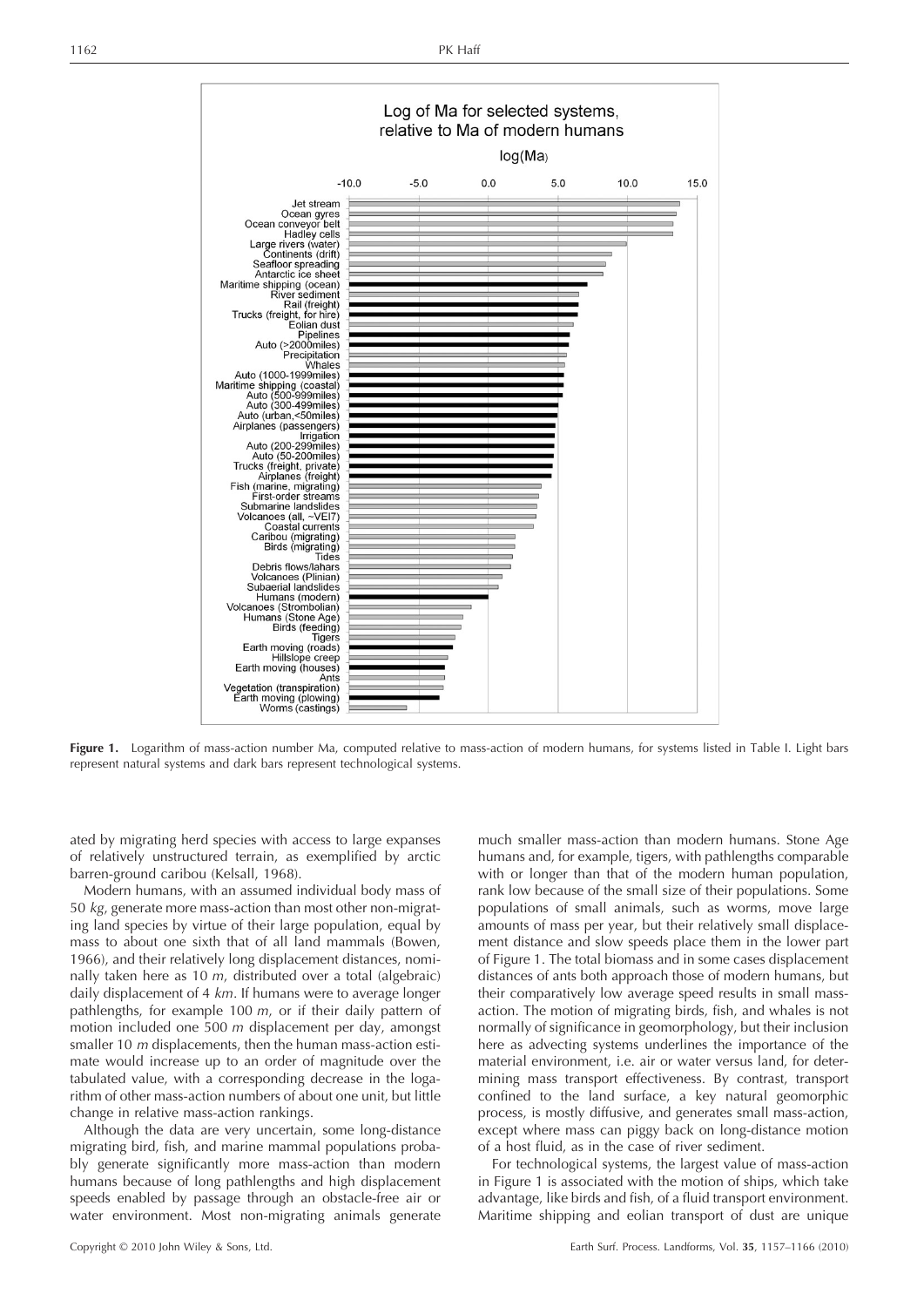geomorphic processes, in that they represent the only two modes that rapidly transport large quantities of solids between continents.

The highest-mass-action technological systems that operate on land are those based on trucks, autos, pipelines, and trains, Figure 1. Most of the data used here to calculate transportation system mass-action comes from national transportation statistics reports (USDOT, 2007) for the USA, scaled to global values by the ratio of world to US GDP (about 5 in 2007). Most of the estimates in this section refer only to mass moved *by* the motive technology, and not to the (usually lesser) mass of the transporting machinery itself. Automobiles are an exception, where mass-action computed refers to motion of the automobile and not its passengers. Table I shows that about twice as much mass is moved each year by for-hire trucks as by rail, but rail transport distances tend to be slightly longer, so that each transport mode generates about the same mass-action. Pipelines deliver somewhat less mass per year than do trains, over slightly shorter distances, and consequently generate less mass-action. The highest automobile mass-action values are for long-distance driving and the lowest for shorter excursions. Urban driving is an exception to this trend, with very high mass delivery rates off-setting to some extent relatively short driving distances. Irrigation, estimated by assuming diversion of about 10% of the world's river flow, has a mass-action comparable with that of automobiles.

Near the bottom of Figure 1 are three technological systems that transport large quantities of mass over short distances. Pathlengths of a few tens of meters for construction of roads and buildings and on the order of a meter for plowing ensure that these systems are diffusive and have low mass-action. Although geographically widely dispersed, the direct effect of mass transport by these small-mass-action systems remains local.

## **Requirements for Technological Transport of Solids on Land**

Discretization or compartmentalization of mass is a physical requirement for the movement of solids across earth's surface. This is true both for technological systems (e.g. trucks and trains) and natural systems (e.g. animals, creep, debris flows). For sufficiently massive bodies, transport in the presence of large solid-solid friction and significant form-resistance would require application of forces exceeding material strength, resulting in fracture or disaggregation of the mass, i.e. discretization. Moreover, ambient power densities at the earth's surface are in most cases too small to transport any but the smallest particulates more than a short distance. Thus a necessary condition for the existence of large-mass-action, landbased technological systems is compartmentalization of mass-units that are self-powered or have access to dedicated high-power-density sources along their transport paths (e.g. continuous extraction of power from an electric grid).

The requirement of internal power source and compartmentalized transport units has several corollaries. One is that, as in the case of animals, molecular friction becomes an advantage for locomotion by a self-powered discrete system if its components can perform rotary motion, e.g. through use of wheels. A second corollary, following from compartmentalization, is the possibility of transporting mass in many, essentially arbitrary, forms (e.g. food or other commodities, hardware, clothing, armaments, dolls). This property supports coupling between available transportable mass in one location and potential usage or consumption of that mass in a

different location. That is, packaging of mass of high economic value enables a 'demand potential' (somewhat like the chemical potential in thermodynamics) that drives large-scale mass transport. A third corollary of mass-discretization and internal power sources is the possibility of separate addressing and timing of each mass-unit, as well as multidirectional (including upslope) transport, thus permitting high geographic and temporal resolution in sourcing and delivery. This property reinforces the coupling between transport source and destination. Finally, system mass-action depends, through pathlength, on the average spacing and amplitude of surface roughness elements. In consequence of the natural roughness of earth's surface, most compartmentalized land-based systems would be limited to diffusive movement and small mass-action, if it were not for the existence of transport corridor *infrastructure*.

Infrastructure in the form of auxiliary components that decrease surface roughness is a concept that can be generalized from its normal technological usage to apply to natural transport systems as well. Such infrastructure is a physical necessity for the existence of high-mass-action land-based systems. Highways and river channels are examples of technological and natural infrastructure, respectively. Systems that lack such infrastructure, such as pebbles creeping down a hillslope or beetles foraging on the forest floor, tend to move along pathways controlled by existing surface irregularities and thus have small mass-actions. Even in small-mass-action systems, however, infrastructure of limited extent often appears spontaneously, as in game trails or in slide chutes on hillslopes. The common occurrence of transport infrastructure, even if only weakly developed, suggests that the emergence of advection in mass-transporting systems is a fundamental process originating at a deeper level than the dynamics of any single system. This point is discussed more fully in the next section.

## **Advection and Diffusion**

Systems with long transport pathlengths, both natural and technological, tend to generate large values of mass-action, whereas shorter-pathlength systems usually generate smaller values, Figure 2. Although the correlation of mass-action with pathlength is suggested by its quadratic dependence on displacement distance, such a relation is not a strict requirement



**Figure 2.** Logarithm of mass-action  $A$  ( $kgm<sup>2</sup>s<sup>-1</sup>$ ) of systems listed in Table I versus logarithm of pathlength *l*(*m*). Diamonds represent natural systems and squares represent technological systems.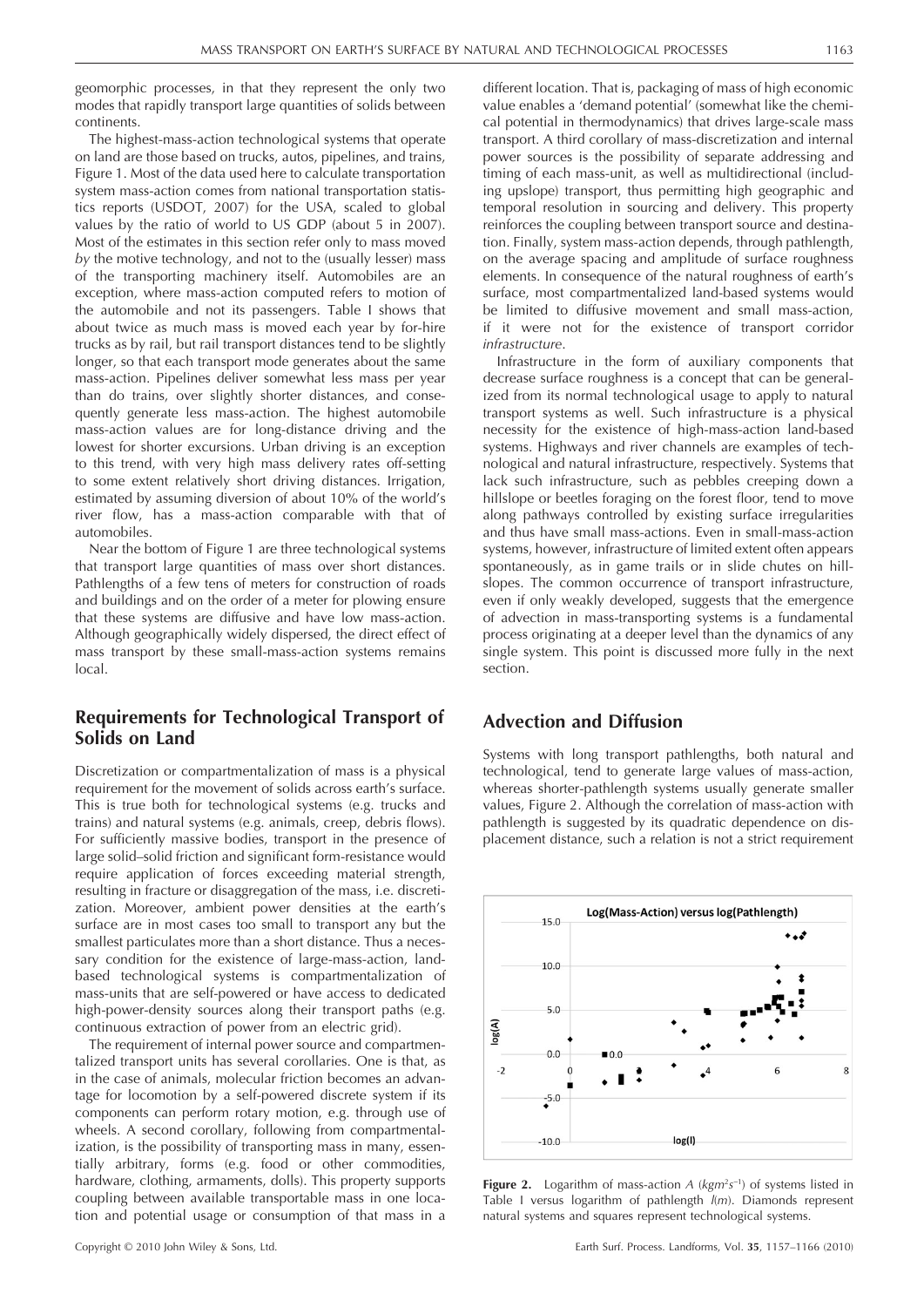of transport physics. Delivery of mass over long pathlengths at a sufficiently slow rate could in principle generate small mass-action. The natural long-pathlength systems with the smallest mass-actions are those whose transport environment offers little form-resistance, as in the case of animal populations that migrate through air or sea, or of caribou that pass across relatively smooth and featureless arctic terrain. Similarly, for technological systems, airborne transport generates relatively small mass-action despite long pathlengths. On land, however, long pathlengths for technological systems are associated with large mass-action.

For specific cases one can hypothesize why a terrestrial advective system might not be able to support a small massdelivery-rate. For example, maintenance of transcontinental highways makes economic sense only if traffic is sufficiently heavy to justify the cost. Similarly, long river channels can be maintained only if there is a sufficient flow of water, and hence a large enough mass-action, to guarantee that water reaches the river mouth in spite of the tendency of hillslope creep and landslides to fill in the channel. A more general explanation of the correlation of pathlength and mass-action might be made in terms of competition for real estate. If a system moves mass long distances, with the mass being displaced quickly and without significant interruption by external events, thus enabling the generation of large mass-action, then its advective pathways must be dedicated to handling that mass flux. If this were not the case, then space occupied by nominally advective pathways, like highways, would be available for use by other transport systems that could introduce foreign mass elements, for example rocks in the process of moving down a hillslope, that interfere with transport by the primary system.

An environmental consequence of land-based high-massaction systems is thus the presence of extended transport corridors that are generally unavailable for routine use by other systems that share the same environment. These dedicated pathways restrict the ways in which embedded (sharing the same environment) diffusive systems may transport mass. A major effect of rivers on human and land animal movement is the impediment that active stream channels present to organismal locomotion, which is constrained for the most part to interfluves. The same is true for high-mass-action technological systems such as highways. The barrier effect caused by roads and other linear human constructs is significant and well-known in ecology (Forman and Alexander, 1998). In general, transport of mass across a shared twodimensional surface like the surface of the earth defines a hierarchy of transport barriers among systems whose massactions differ substantially from one another. High-massaction corridors bound the domain of activity of embedded smaller-mass-action systems, which in turn create corridor boundaries for even smaller-mass-action systems; rivers bound human motion, and human foot traffic in turn discourages the passage of ants across a sidewalk or path. The converse of this effect is that mass-transport activity of smallmass-action systems tends to have only a limited ability to directly affect advection by larger-mass-action systems whose environment they share: water flow down rivers and the flow of traffic on highways are not directly affected much by human motion on foot, nor is human foot traffic on established pathways easily slowed or diverted by cross-traffic of lower-mass-action organisms.

Advection can also influence local environments by introducing externally generated short time-scales. Advective systems import and export mass sourced at great distances over times much shorter than could be effected if transport were carried out via diffusion processes alone. By introducing an external short time-scale into the environment of smallmass-action systems, an advective system provides support for local (diffusive) dynamics coupled to that time scale and to the corresponding mass flux, i.e. advection supplies the mass, or quantities advected with the mass, to the local system as a resource, at rates controlled by the advective time scale. Because mass delivery rates of advective systems are usually large, advective coupling is likely to be important to the overall function of embedded systems. For example, at the largest scale, atmospheric circulation distributes air, together with associated moisture and heat, at rates that are fast enough to maintain environments suitable for the function of life, i.e. for supporting the existence of diffusive processes such as human ambulation. In the absence of large-scale circulation in the natural climate system, the timescales over which continents would desiccate or the higher latitudes would freeze would be very short compared with the lifetime of any member of the human population, which would soon disappear. Similarly, river flows originating at distances not accessible on requisite time scales by biological diffusive transport mechanisms support water consumption requirements of human and other populations. These same flows also advect sediment supplied by distant hillslopes to the river mouth, providing the resources otherwise unavailable for local diffusive growth of deltas (Kenyon and Turcotte, 1985).

In technological systems, similar dependencies of embedded diffusive dynamics on advective transport arise. Large quantities of food, fuel, and other goods are transported on (individual) human time scales by truck, train, plane, ship, and pipeline over great distances to the diffusional environs of cities, when purely human dynamics would be far too slow to support the same level of mass transport. Of course such technological systems were 'designed for' delivery of goods for human use, so it is no surprise that technological advective and human diffusive time-scales are comparable and that the two systems are strongly coupled. But from a dynamical point of view, we can look at the human response to that flux as the particular expression of a system influenced by a large external mass flux. If humans did not exist, but somehow highway and rail transport systems continued to function and deliver their products, then we would expect to see the emergence of diffusive non-human systems whose dynamics was synched to the existing advective transport, perhaps in the form of ecological systems comprised of cockroaches, rats, and their predators built around the large scale delivery of otherwise unused food products to central ('urban') locations.

In classical geomorphology, mass transport is often viewed as a means to an end, elevation changes resulting from the divergence of mass-flux being responsible for the form of the geomorphological landscape. However, transport itself, at each instant of time, is a physical reality on earth's surface which has real-time effects on systems that share that surface, and which may be at least as important for the function of those systems as extant landforms left over from the action of past transport processes. If the river cut the valley in times past, only the valley, not the river flow that cut it, has any immediate effect on modern systems. The modern river on the other hand, has large, on-going, effects on co-existing systems that share its environment, both through the physical presence of its transport corridor and as well as the coupling it provides to mass resources arising at great distances. The same is true for highways and other high-mass-action technological transport systems, which may generate little elevation change, but whose dynamics strongly conditions local environments.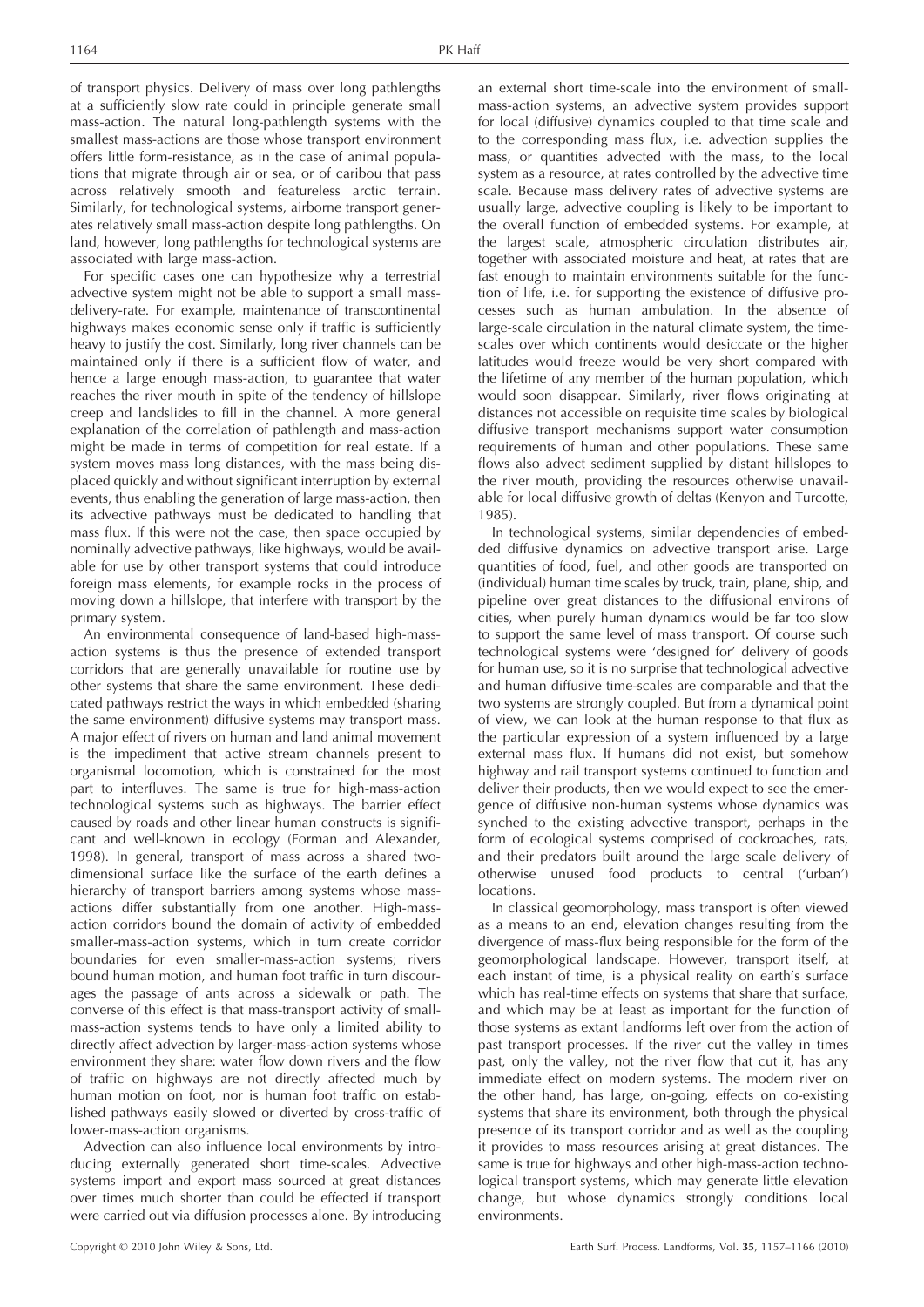## **Technological Transport as an Earth Surface Phenomenon**

Darwinian evolution provides a framework for understanding the emergence of mass transport strategies used by biological organisms. The tools of geology and allied sciences are sufficiently powerful to supply an explanation for both the origin and function of physical natural transport systems and associated landforms, e.g. rivers and hillslopes. The emergence of high-mass-action technological systems into a once all-natural world, on the other hand, is usually explained in terms of human purpose alone, with relatively little attention devoted to elucidation of physical principles that may shape how those purposes are realized. Thus humans plan, design, build, and maintain roads, trucks, ships, planes, pipelines and other elements of technological transport systems for purposes such as gaining access to locally unavailable materials that are necessary for our well-being, like food and fuel, or are simply desirable, like flat screen TVs. The satisfaction of these needs is usually taken as the cause of the existence of the world's extensive transport technology. This is true as far as it goes, but an explanation of the origin of technological transport systems solely in terms of human purpose and design removes from any system to which it is applied much of the potential explanatory power of science, in the same way that the assumption of teleology removes from biology the explanatory power of evolution. Humans design and maintain certain technological systems, but it does not follow that the dynamics of large-scale technologies, such as the global transportation system, whose complexity exceeds what is knowable by any single human, is a function solely of human foresight, planning, or management. Even quintessentially human systems such as social networks (Borgatti *et al*., 2009) are not wholly designed or controlled, or even recognized, by the people whose presence defines them. The short-chain of mutual acquaintances needed to connect two randomly chosen individuals ('six degrees of separation') (Watts and Strogatz, 1998) emerges with no conscious human design, planning, or intention.

Like societies, large-scale technologies can be expected to develop dynamics that transcends human purpose, imposing rules and constraints on the behavior of humans and other elements of earth surface systems that share their environment. An example is the growth of land transportation systems. The US interstate highway system was planned, designed, and built in part to provide fast and effective military transportation routes across the USA (Lewis, 1997). However, once the system was built, population centers near interstates began to grow, and new centers of population came into being at freeway interchanges or along smaller nearby connecting roads. Each increment of population growth brought with it economic opportunities for development, resulting in the addition of numerous smaller roadways, which in turn could support more consumers and producers of goods, requiring more access routes, and so on. If the skeleton interstate system was designed, the associated agglomeration of roadways and infrastructure, whose physical presence and other consequential effects condition the lives of everyone living within the society, was not planned or designed in any organic sense. This large, highly integrated system grew with no overall control or central planning. One could argue that at some point in its development, highway transportation technology began to channel human behavior. If humans are not entirely in control of technology, as the above example suggests, then the evolution and dynamics of the technological world, including technological mass transport, presumably require an explanation that goes beyond an appeal to human intention alone.

One way to look at the emergence of high-mass-action transport modes is suggested by the central role played by advection in these systems. In a world of uneven distribution of resources, gathering or collecting is a physical requirement of everyday life, and thus represents an essential propensity in every human, whatever the stage of technological evolution of the society. In the absence of transport technology, these needs can be satisfied only via human diffusion, i.e. via lowmass-action systems based on gathering or on trade between a small number of localized individuals. However, a physical consequence of trade is an increase of entropy, generated for example by the transformation of low-entropy products such as food or oil into high entropy waste products. There is some evidence that under broad conditions complex dynamical systems tend to adopt a transport configuration that generates entropy at the maximum rate possible (Dewar, 2003). If a sufficiently complex system is in principle capable of transporting mass and associated heat or chemical energy from regions of high concentration to low concentration (e.g. heat from high to low temperature regions, food or fuel from regions of abundance to regions of scarcity), then, of all the possible transport modes that might accomplish this, the principle of maximum entropy production implies that the ones that will be favored are those that generate entropy as rapidly as possible, subject to existing constraints on the system. In mechanical systems these transport modes are typically advective, because advection can disperse mass and energy much more rapidly than diffusion. Avalanches in a sand pile (Dewar, 2003) and horizontal energy flows in the earth's atmosphere and oceans (Paltridge, 2005) have been discussed as processes exhibiting maximum entropy production.

If maximum entropy production is a valid principle to apply to technological mass transport across the earth's surface, then advective transport modes would be expected to appear in the presence of large-enough spatial gradients in the distribution of low-entropy resources, such as food, fuels, and ores, to whatever extent the constraints of geography, law, economics, and the availability of tools such as road construction machinery make possible. A thermodynamic analogy would be the replacement of diffusion by flow in the presence of high enough temperature differences across a Rayleigh-Benard convection cell. Arguments based on maximum entropy production may or may not ultimately be able to explain the emergence of advective pathways in technological mass transport systems; they are offered here by way of example to encourage a physical approach to understanding a phenomenon that might otherwise seem to be a consequence of human intention alone.

#### **Summary**

Historically, geomorphology has been the science that studies the mechanisms and consequences of surface mass transport and more generally attempts to bring order and consistency to our understanding of earth surface processes. As an inclusive and integrative science its scope is sufficiently broad to encompass principles derived from biology, chemistry, physics, hydrology, and pedology, as well as geology. One might also include technology on this list. While many geomorphological studies of the impact of technological processes exist, general dynamical principles that might be useful in understanding technological mass-transport as a physical, geomorphic phenomenon rather than solely as an expression of human will, have not been developed. The heterogeneity characteristic of earth surface transport systems, from trucks to plows to rivers to worms, requires that a general framework